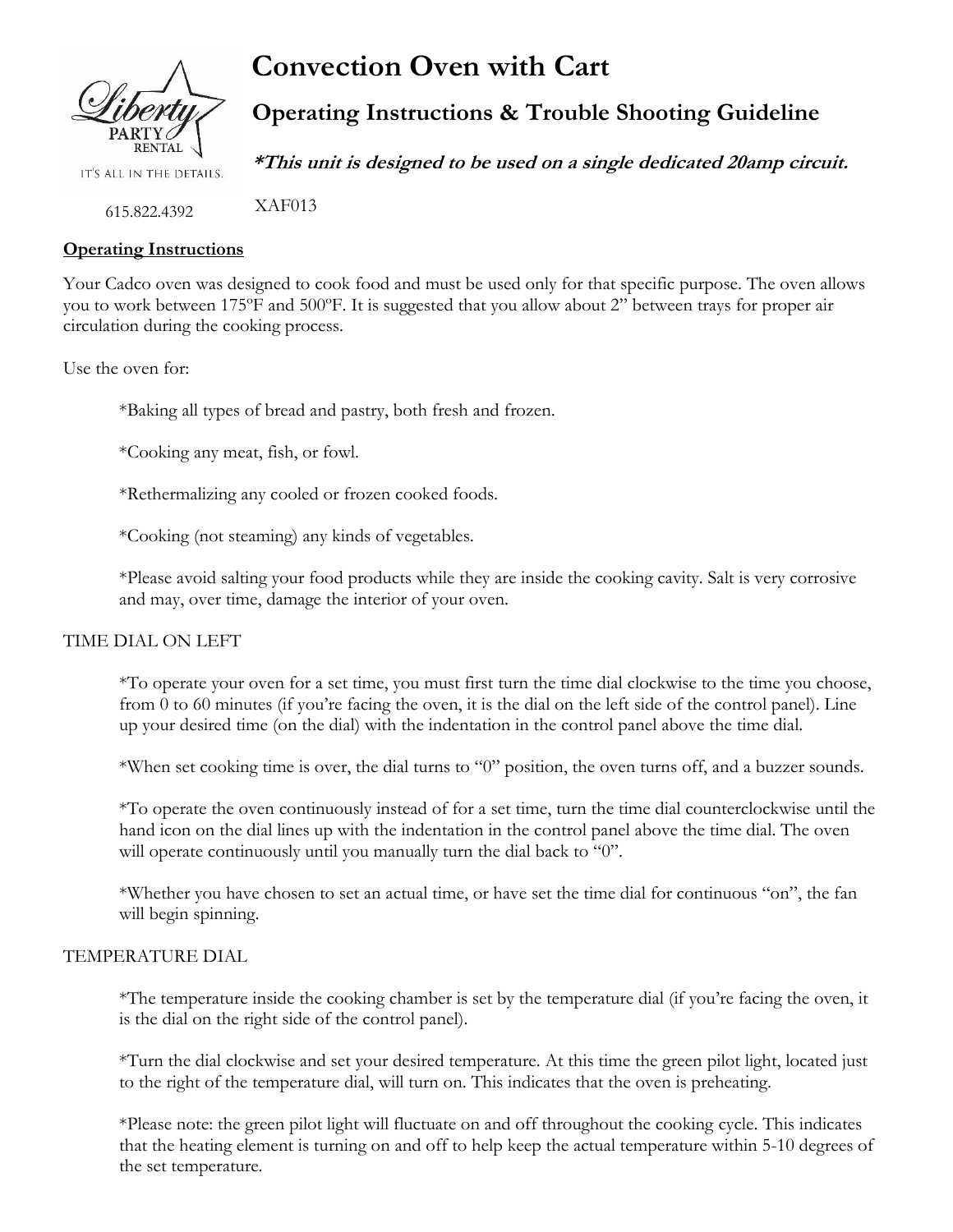\*Always preheat oven before placing food into it.

# **Operating Tips**

COOKING MODES

## CONVECTION COOKING

Food products bake in hot, moving air. This moving air removes the cool air barrier between the cool food being cooked, and the heat of the oven chamber. It also helps your food products to cook evenly and quickly. Foods cook faster with convection.

### UNIFORM BAKING

This oven is designed to bake evenly on all levels. Please be sure that the oven is preheated to the proper temperature and the baking recipe has been adjusted to the lower temperature required for convection oven baking.

## COOKING VARIABLES

### TEMPERATURE

The exact setting of your oven temperature assures proper cooking of your food, both inside and outside:

\*Too low – your food cooks too slowly and will dry out.

\*Too High – your food burns and cooks unevenly.

\*If you are new to convection cooking, set your Convection Oven to a temperature of about 30ºF - 50ºF lower than what you would have set it at in a conventional oven.

\*If you experience uneven cooking, the solution is usually as simple as turning the oven temperature down a few degrees  $(10^{\circ}F - 25^{\circ}F)$ .

## TIME

\*The quicker foods cook, the more moisture they tend to lose (especially protein products).

\*Most bakery products can withstand higher temperatures better than protein products.

## **HUMIDITY**

\*The more humidity in the cooking cavity, the harder it will be for your food products to brown.

## QUANTITY OF FOOD

\*One piece of chicken will take less time to cook than 2 or 3 pans of chicken.

\*Overloading the oven can result in uneven cooking.

\*Avoid placing baked goods touching each other on the pan before baking.